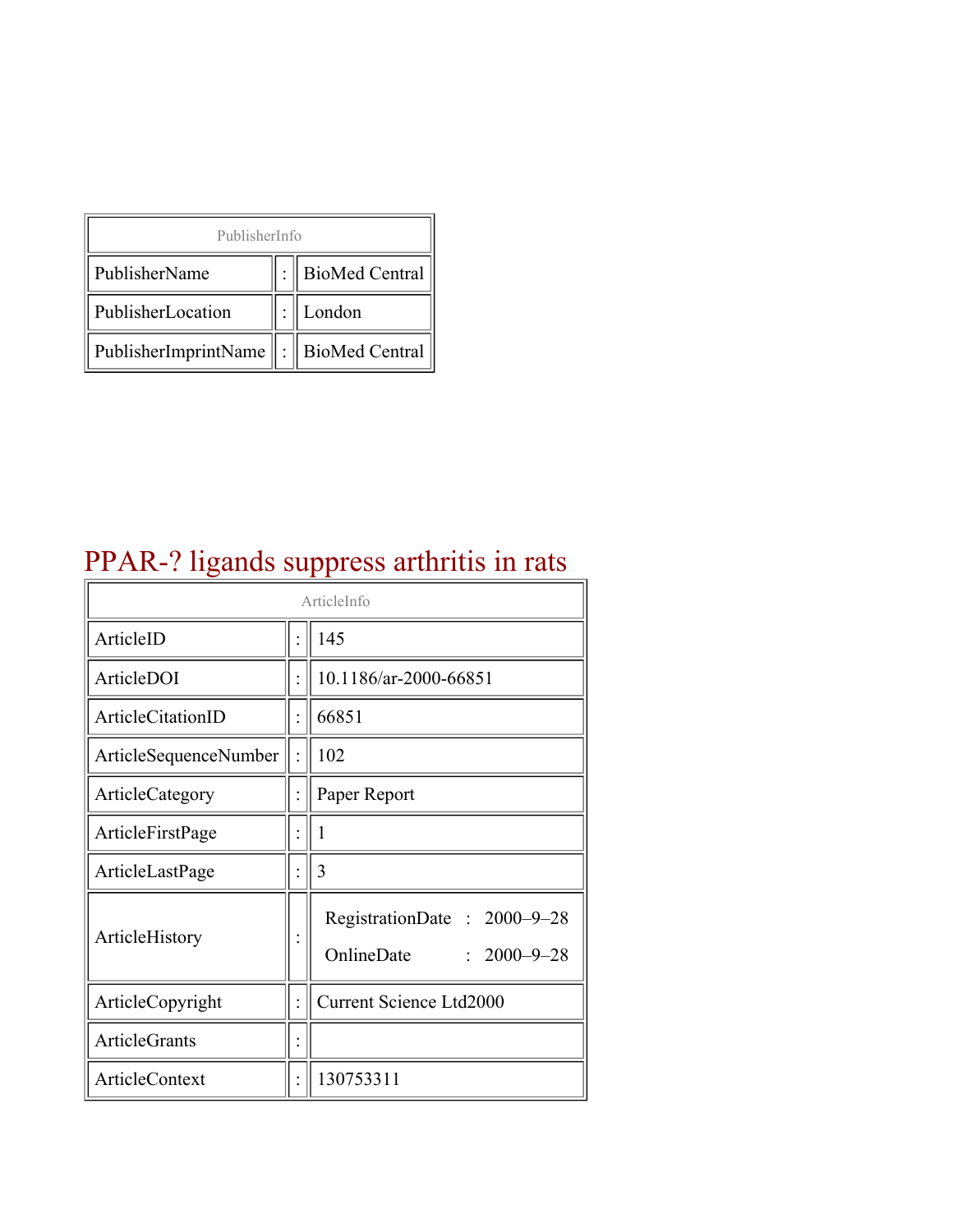Aff1 Johns Hopkins University Medical School, Baltimore, MD, USA

#### Keywords

Adjuvant-induced arthritis, apoptosis, PPAR-? ligands

#### Context

Peroxisome proliferator-activated receptors (PPARs) are ligand-activated transcriptional factors of nuclear hormone receptor super family with some immunomodulatory properties. Various lipid or prostaglandin molecules have been proposed as natural PPAR-? ligands. Recent studies have shown that the PPAR-? ligands 15d-PGJ2, and troglitazone (a synthetic anti-diabetic) induce apoptosis in various cell types and inhibit nitric oxide (NO), tumor necrosis factor (TNF)-a, interleukin (IL)-1?, and IL-6 synthesis by antagonizing the activities of AP-1 and NF- B transcription factors. Therefore, the authors investigated the expression of PPAR-? in synovial tissues and in cultured synoviocytes of rheumatoid arthritis (RA) patients.

## Significant findings

PPAR-? expression was detected in synovial tissues of all RA and OA patients in RA patients the expression was marked in macrophages and moderate in synovial cells , endothelial cells, and fibroblasts. The expression was lower in cells from OA patients. Untreated cultured synoviocytes showed both cytoplasmic and nuclear expression but 15d-PGJ<sub>2</sub> treated cells showed nuclear translocation of PPAR-?. PPAR? mRNA and protein were produced by synoviocytes of RA patients and detected using RT-PCR and western blot analysis. PPAR-? ligands, troglitazone and 15d-PGJ2 effectively inhibited synoviocyte proliferation and induced classic apoptotic changes in these cells. Intraperitoneal administration of 15d-PGJ2 and troglitazone ameliorated AIA in Lewis Rats, suggesting that PPAR-? ligands have ani-inflammatory and growth-inhibitory effects on synovial cells without obvious side effects.

#### Comments